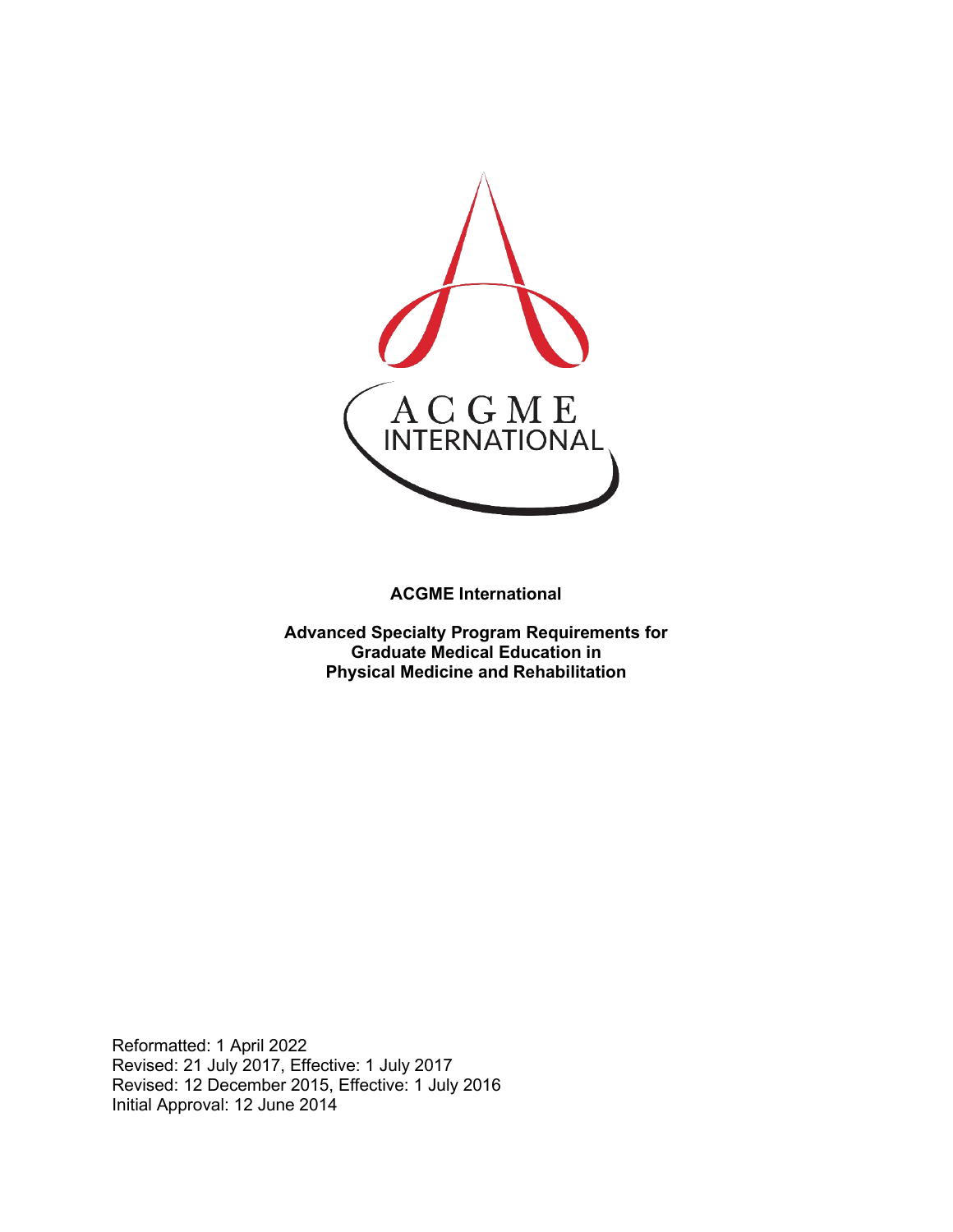#### **ACGME International Specialty Program Requirements for Graduate Medical Education in Physical Medicine and Rehabilitation**

#### **Int. Introduction**

*Background and Intent: Programs must achieve and maintain Foundational Accreditation according to the ACGME-I Foundational Requirements prior to receiving Advanced Specialty Accreditation. The Advanced Specialty Requirements noted below complement the ACGME-I Foundational Requirements. For each section, the Advanced Specialty Requirements should be considered together with the Foundational Requirements.*

### **Int. I. Definition and Scope of the Specialty**

Physical medicine and rehabilitation, also referred to as physiatry, is a medical specialty concerned with diagnosis, evaluation, and management of persons of all ages with physical and/or cognitive impairments and disability. This specialty involves diagnosis and treatment of patients with painful or functionally limiting conditions, the management of comorbidities and associated impairments, diagnostic and therapeutic injection procedures, electro-diagnostic medicine, and emphasis on the prevention of secondary complications of disability.

#### **Int. II. Duration of Education**

- Int. II.A. The educational program in physical medicine and rehabilitation must be 36 or 48 months in length.
- Int. II.A.1. The program may include an additional 12 months of education in the fundamental skills of medicine.

### **I. Institution**

#### **I.A. Sponsoring Institution**

I.A.1. Physical medicine and rehabilitation must be organized as an identifiable specialty within the Sponsoring Institution.

### **I.B. Participating Sites**

See International Foundational Requirements, Section I.B.

#### **II. Program Personnel and Resources**

### **II.A. Program Director**

See International Foundational Requirements, Section II.A.

#### **II.B. Faculty**

See International Foundational Requirements, Section II.B.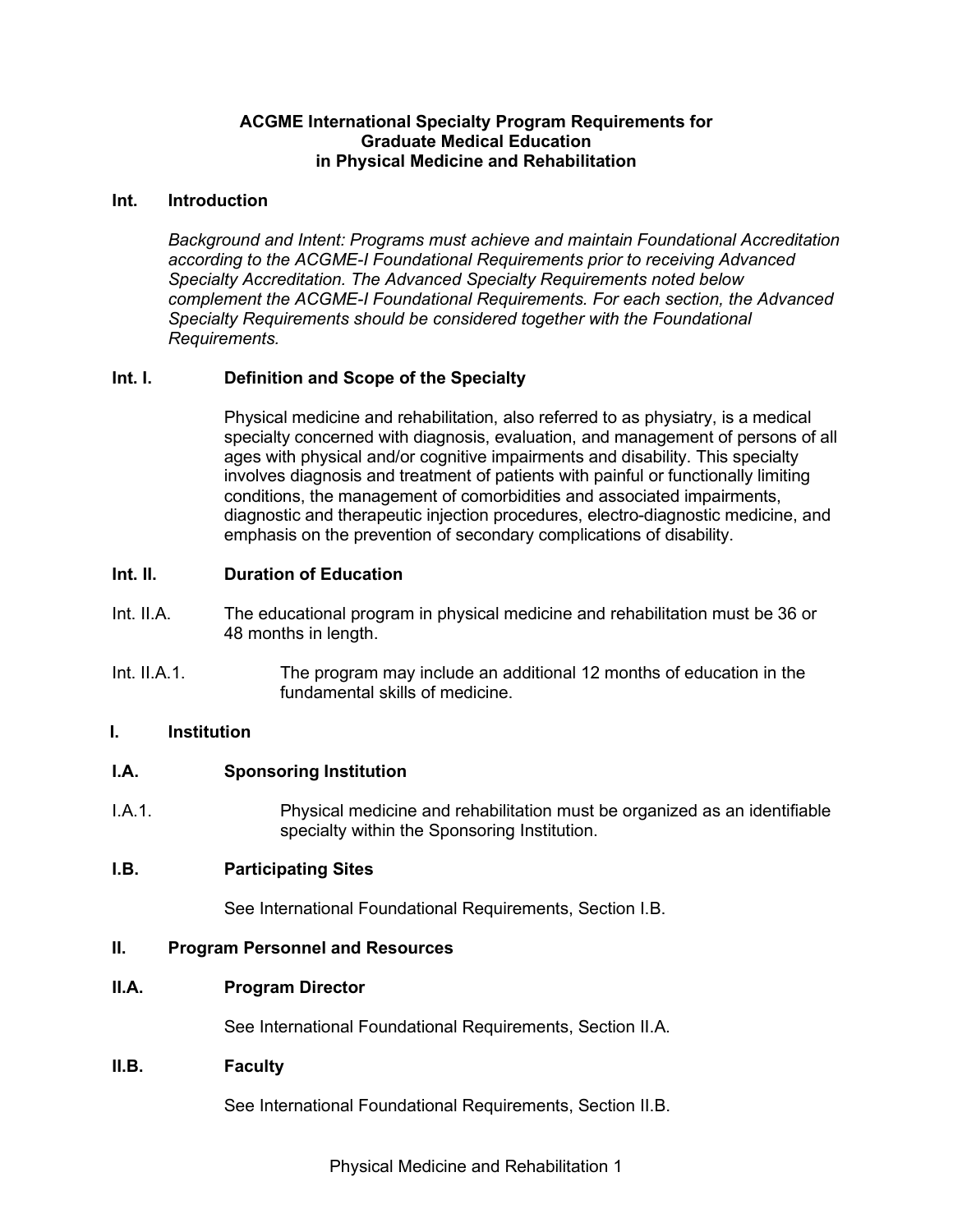### **II.C. Other Program Personnel**

II.C.1. Professional staff members, appropriately credentialed in the disciplines of occupational therapy, orthotics and prosthetics, physical therapy, psychology, rehabilitation nursing, social service, speech-language pathology, therapeutic recreation, and vocational counseling, should be appropriately integrated into both the didactic and clinical experiences of the residents.

### **II.D. Resources**

- II.D.1. There must be an accessible anatomy laboratory for dissection, or an equivalently structured program in anatomy.
- II.D.2. Beds assigned to the physical medicine and rehabilitation service must be grouped in one or more geographic area(s) within each site.
- II.D.3. There must be adequate equipment and space available to carry out a comprehensive residency program in physical medicine and rehabilitation.
- II.D.3.a) Equipment must be available for all age groups and must include modified equipment for the pediatric and geriatric patient, including exercise equipment, ambulatory aids, wheelchairs, special devices for the disabled driver, electrodiagnostic equipment, urodynamic laboratory instruments, and simple splinting apparatuses.
- II.D.3.b) The occupational therapy area must be adequately equipped to give residents experience in activities of daily living and for the evaluation of and training in devices to improve skills in activities of daily living.
- II.D.3.c) Psychometric, vocational, and social evaluation and test instruments must be adequate to expose residents to the broad spectrum of their prescription, use, and interpretation in the common practice of rehabilitation medicine.
- II.D.4. Basic teaching aids, such as computers, projection equipment, and video/digital recording devices, must be available, including reasonable access to these items on nights and weekends for residents and staff members.
- II.D.5. Adequate space must be available for seminars, lectures, and other teaching experiences.

### **III. Resident Appointment**

### **III.A. Eligibility Criteria**

III.A.1. Residents must have successfully completed 12 months of a broad-based clinical program (PGY-1) that is: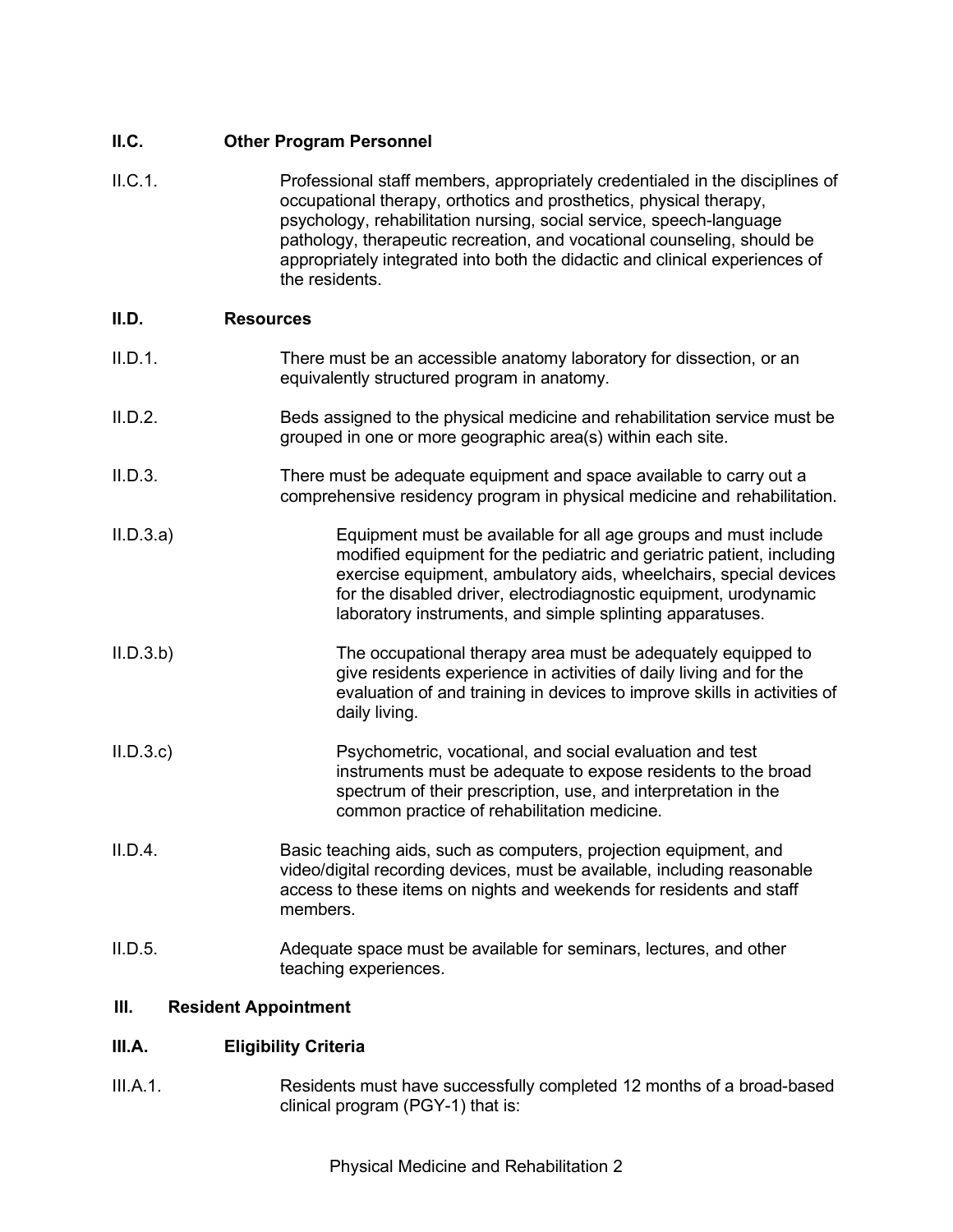| III.A.1.a)    | accredited by the ACGME International (ACGME-I), the ACGME,<br>or the Royal College of Physicians and Surgeons of Canada in<br>preliminary general surgery, preliminary internal medicine, or the<br>transitional year; or,                                                                     |
|---------------|-------------------------------------------------------------------------------------------------------------------------------------------------------------------------------------------------------------------------------------------------------------------------------------------------|
| III.A.1.b)    | at the discretion of the Review Committee-International, a program<br>where a governmental or regulatory body is responsible for the<br>maintenance of a curriculum providing clinical and didactic<br>experiences to develop competence in the fundamental clinical<br>skills of medicine; or, |
| III.A.1.b)(1) | A categorical residency that accepts candidates from these<br>programs must complete an evaluation of each resident's<br>fundamental clinical skills within six weeks of matriculation,<br>and must provide remediation to residents as needed.                                                 |
| III.A.1.c)    | integrated into the residency where the program director must<br>oversee and ensure the quality of didactic and clinical education.                                                                                                                                                             |
| III.A.2.      | The PGY-1 must be completed in a structured program in which residents<br>are educated in high-quality medical care based on scientific knowledge,<br>evidence-based medicine, and sound teaching by qualified educators.                                                                       |
| III.A.3.      | With appropriate supervision, PGY-1 residents must have first-contact<br>responsibility for evaluation and management for all types and acuity<br>levels of patients.                                                                                                                           |
| III.A.4.      | PGY-1 residents must have responsibility for decision-making and direct<br>patient care in all settings, to include writing orders, progress notes, and<br>relevant records.                                                                                                                    |
| III.A.5.      | Residents must develop competence in the following fundamental clinical<br>skills during the PGY-1:                                                                                                                                                                                             |
| III.A.5.a)    | obtaining a comprehensive medical history;                                                                                                                                                                                                                                                      |
| III.A.5.b)    | performing a comprehensive physical examination;                                                                                                                                                                                                                                                |
| III.A.5.c)    | assessing a patient's medical condition;                                                                                                                                                                                                                                                        |
| III.A.5.d)    | making appropriate use of diagnostic studies and tests;                                                                                                                                                                                                                                         |
| III.A.5.e)    | integrating information to develop a differential diagnosis; and,                                                                                                                                                                                                                               |
| III.A.5.f)    | developing, implementing, and evaluating a treatment plan.                                                                                                                                                                                                                                      |
| III.B.        | <b>Number of Residents</b>                                                                                                                                                                                                                                                                      |
| III.B.1.      | The program should have residents enrolled at all times.                                                                                                                                                                                                                                        |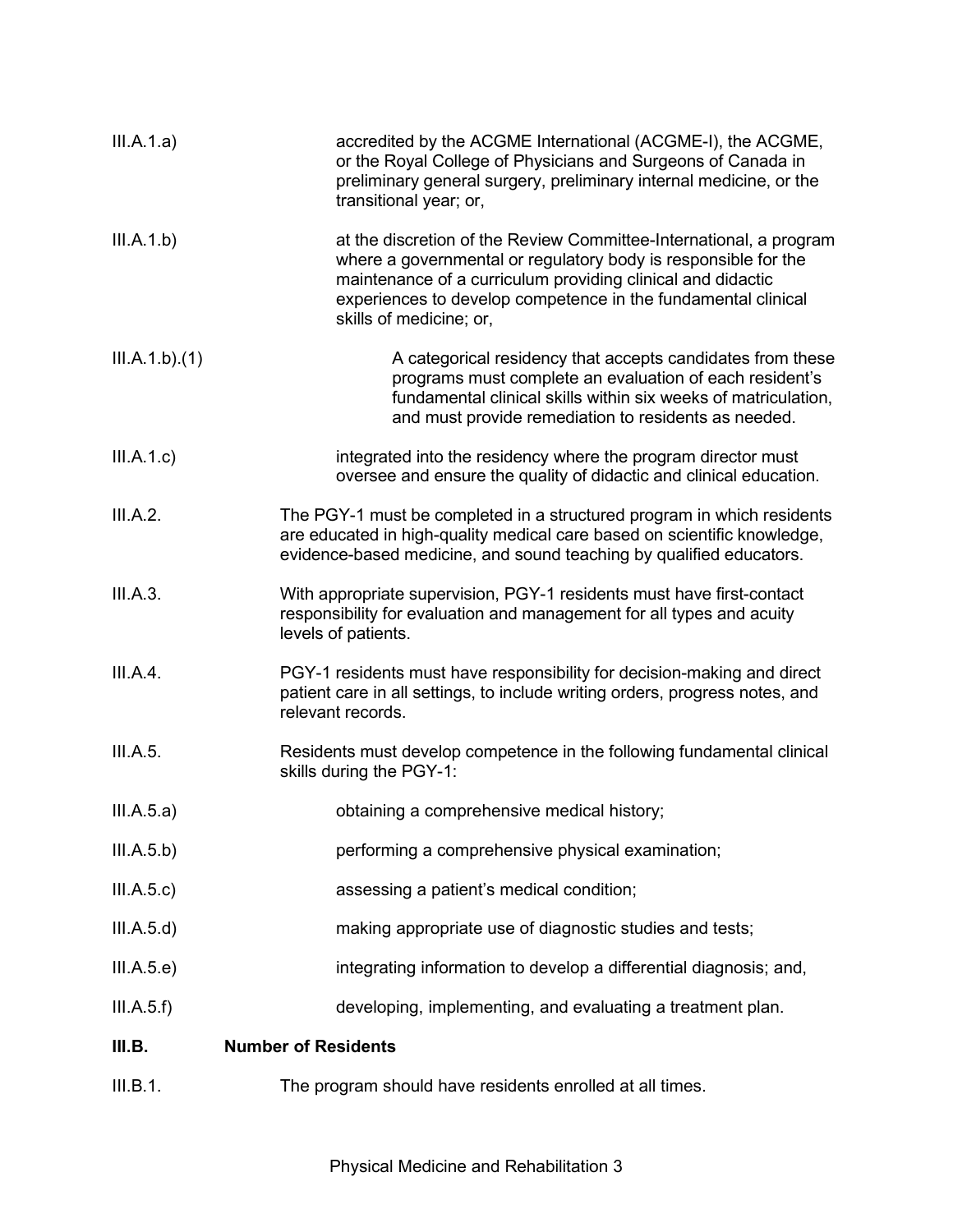| III.B.2. | The program should have at least two residents per year in each year of   |
|----------|---------------------------------------------------------------------------|
|          | the program, with an approximately equal distribution of these residents. |

## **III.C. Resident Transfers**

See International Foundational Requirements, Section III.C.

# **III.D. Appointment of Fellows and Other Learners**

See International Foundational Requirements, Section III.D.

# **IV. Specialty-Specific Educational Program**

## **IV.A. ACGME-I Competencies**

| IV.A.1.         | The program must integrate the following ACGME-I Competencies into<br>the curriculum.                                                                                                                                                                                                                                                  |
|-----------------|----------------------------------------------------------------------------------------------------------------------------------------------------------------------------------------------------------------------------------------------------------------------------------------------------------------------------------------|
| IV.A.1.a)       | Professionalism                                                                                                                                                                                                                                                                                                                        |
| IV.A.1.a)(1)    | Residents must demonstrate a commitment to<br>professionalism and an adherence to ethical principles.<br>Residents must demonstrate:                                                                                                                                                                                                   |
| IV.A.1.a)(1)(a) | compassion, integrity, and respect for others;                                                                                                                                                                                                                                                                                         |
| IV.A.1.a)(1)(b) | responsiveness to patient needs that supersedes<br>self-interest;                                                                                                                                                                                                                                                                      |
| IV.A.1.a)(1)(c) | respect for patient privacy and autonomy;                                                                                                                                                                                                                                                                                              |
| IV.A.1.a)(1)(d) | accountability to patients, society, and the<br>profession;                                                                                                                                                                                                                                                                            |
| IV.A.1.a)(1)(e) | sensitivity and responsiveness to a diverse patient<br>population, including to diversity in gender, age,<br>culture, race, religion, disabilities, and sexual<br>orientation;                                                                                                                                                         |
| IV.A.1.a)(1)(f) | participation in community service, professional<br>organizations, or institutional committee activities;                                                                                                                                                                                                                              |
| IV.A.1.a)(1)(g) | humanistic qualities that foster the formation of<br>appropriate patient-physician relationships, including<br>integrity, respect, compassion, professional<br>responsibility, courtesy, sensitivity to patient needs<br>for comfort and encouragement, and an appropriate<br>professional attitude and behavior toward<br>colleagues; |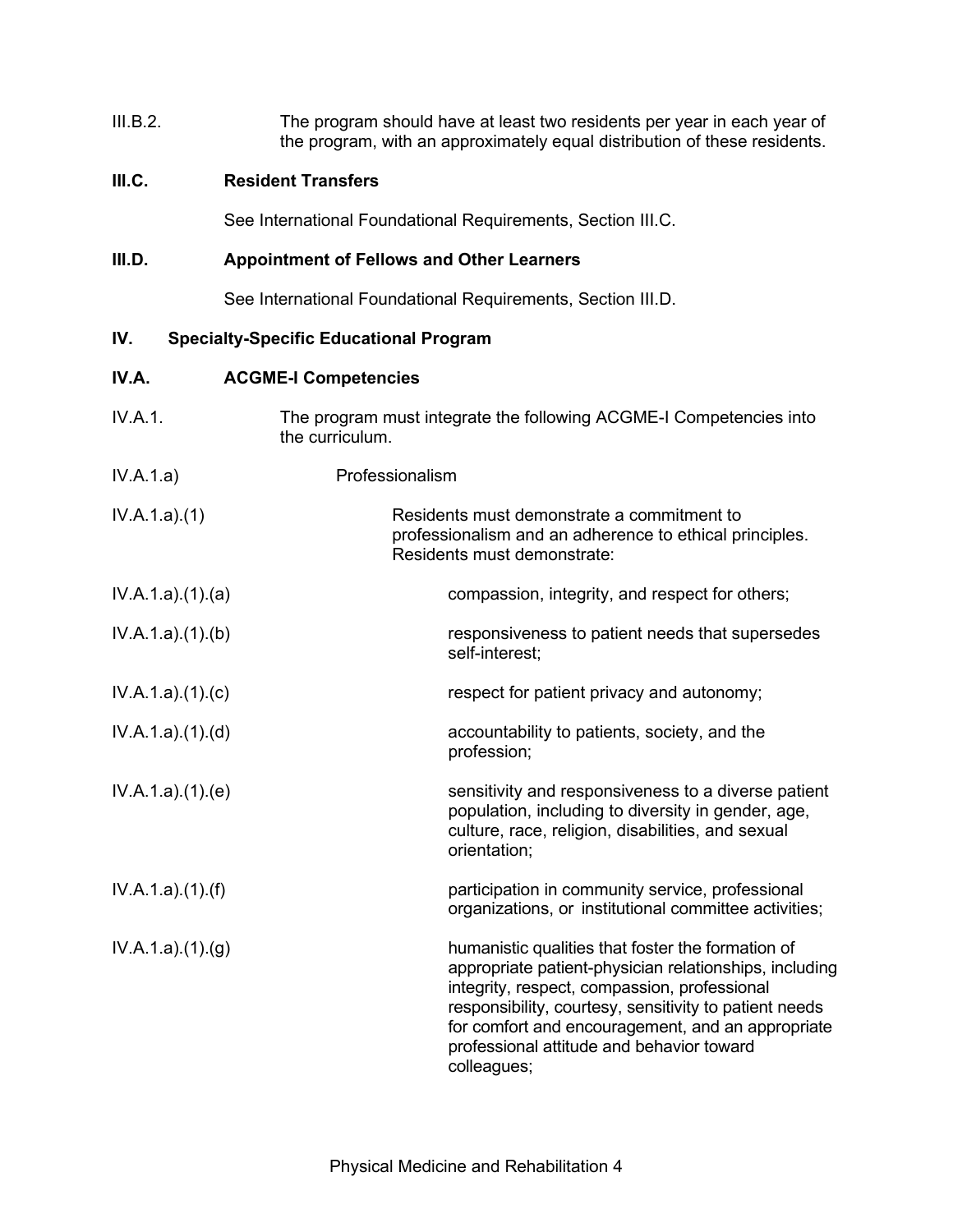| IV.A.1.a)(1)(h)      | a spirit of collegiality and a high standard of moral<br>behavior within the clinical setting in the care of<br>patients, in the education of other residents, and in<br>conducting research; and,                 |
|----------------------|--------------------------------------------------------------------------------------------------------------------------------------------------------------------------------------------------------------------|
| IV.A.1.a)(1)(i)      | recognition of the importance of personal, social,<br>and cultural factors in the disease process and<br>clinical management.                                                                                      |
| IV.A.1.b)            | <b>Patient Care and Procedural Skills</b>                                                                                                                                                                          |
| IV.A.1.b)(1)         | Residents must provide patient care that is compassionate,<br>appropriate, and effective for the treatment of health<br>problems and the promotion of health. Residents must<br>demonstrate competence in:         |
| IV.A.1.b)(1)(a)      | the attitudes and psychomotor skills required to:                                                                                                                                                                  |
| IV.A.1.b)(1)(a)(i)   | modify history-taking technique to include<br>data critical to the recognition of functional<br>abilities and physical and psychosocial<br>impairments that may cause functional<br>disabilities;                  |
| IV.A.1.b)(1)(a)(ii)  | perform general and specific physiatric<br>examinations, including electromyography<br>(EMG), nerve conduction studies, and other<br>procedures common to the practice of<br>physical medicine and rehabilitation; |
| IV.A.1.b)(1)(a)(iii) | make sound clinical judgments;                                                                                                                                                                                     |
| IV.A.1.b)(1)(a)(iv)  | design and monitor rehabilitation treatment<br>programs to minimize and prevent<br>impairment and maximize functional abilities;<br>and,                                                                           |
| IV.A.1.b)(1)(a)(v)   | prevent injury, illness, and disability.                                                                                                                                                                           |
| IV.A.1.b)(1)(b)      | the following areas of physiatry practice:                                                                                                                                                                         |
| IV.A.1.b)(1)(b)(i)   | history and physical examination pertinent to<br>physical medicine and rehabilitation;                                                                                                                             |
| IV.A.1.b)(1)(b)(ii)  | assessment of the neurological,<br>musculoskeletal, and cardiovascular-<br>pulmonary systems;                                                                                                                      |
| IV.A.1.b)(1)(b)(iii) | assessment and familiarity with the ratings<br>of disability and impairment;                                                                                                                                       |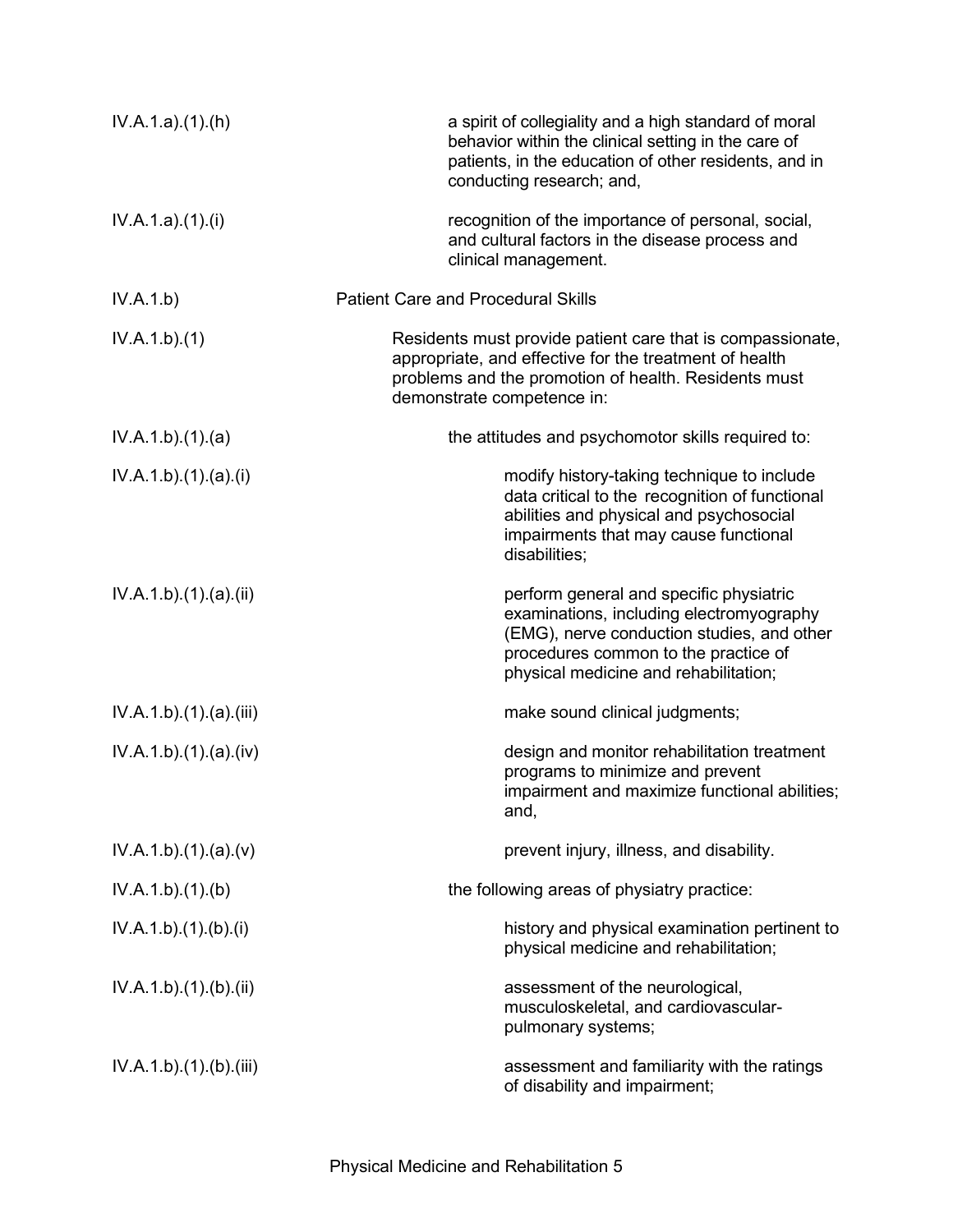| IV.A.1.b)(1)(b)(iv)     | data gathering and interpreting of<br>psychosocial and vocational factors;                                                                                                                                                                        |
|-------------------------|---------------------------------------------------------------------------------------------------------------------------------------------------------------------------------------------------------------------------------------------------|
| IV.A.1.b)(1)(b)(v)      | performance, documentation, and<br>interpretation of 200 complete<br>electrodiagnostic evaluations from separate<br>patient encounters;                                                                                                           |
| IV.A.1.b)(1)(b)(vi)     | therapeutic and diagnostic injections;                                                                                                                                                                                                            |
| IV.A.1.b).(1).(b).(vii) | prescriptions for orthotics, prosthetics,<br>wheelchairs and ambulatory devices, special<br>beds, and other durable medical equipment<br>or assistive devices;                                                                                    |
| IV.A.1.b)(1)(b)(viii)   | written prescriptions with specific details<br>appropriate to the patient for therapeutic<br>modalities, therapeutic exercises, and<br>testing performed by physical therapists,<br>occupational therapists, and<br>speech/language pathologists; |
| IV.A.1.b)(1)(b)(ix)     | familiarity with the safety and maintenance,<br>as well as the actual use, of medical<br>equipment common to the various therapy<br>areas and laboratories;                                                                                       |
| IV.A.1.b)(1)(b)(x)      | pediatric rehabilitation; and,                                                                                                                                                                                                                    |
| IV.A.1.b)(1)(b)(xi)     | geriatric rehabilitation.                                                                                                                                                                                                                         |
| IV.A.1.b)(1)(c)         | the rehabilitative management of patients of all<br>ages in the following areas:                                                                                                                                                                  |
| IV.A.1.b)(1)(c)(i)      | acute and chronic musculoskeletal<br>syndromes, including sports and<br>occupational injuries;                                                                                                                                                    |
| IV.A.1.b)(1)(c)(ii)     | acute and chronic pain management;                                                                                                                                                                                                                |
| IV.A.1.b).(1).(c).(iii) | congenital or acquired myopathies,<br>peripheral neuropathies, motor neuron and<br>motor system diseases, and other<br>neuromuscular diseases;                                                                                                    |
| IV.A.1.b)(1)(c)(iv)     | hereditary, developmental, and acquired<br>central nervous system disorders, including<br>cerebral palsy, stroke, myelomeningocele,<br>and multiple sclerosis;                                                                                    |
| IV.A.1.b)(1)(c)(v)      | rehabilitative care of traumatic brain injury;                                                                                                                                                                                                    |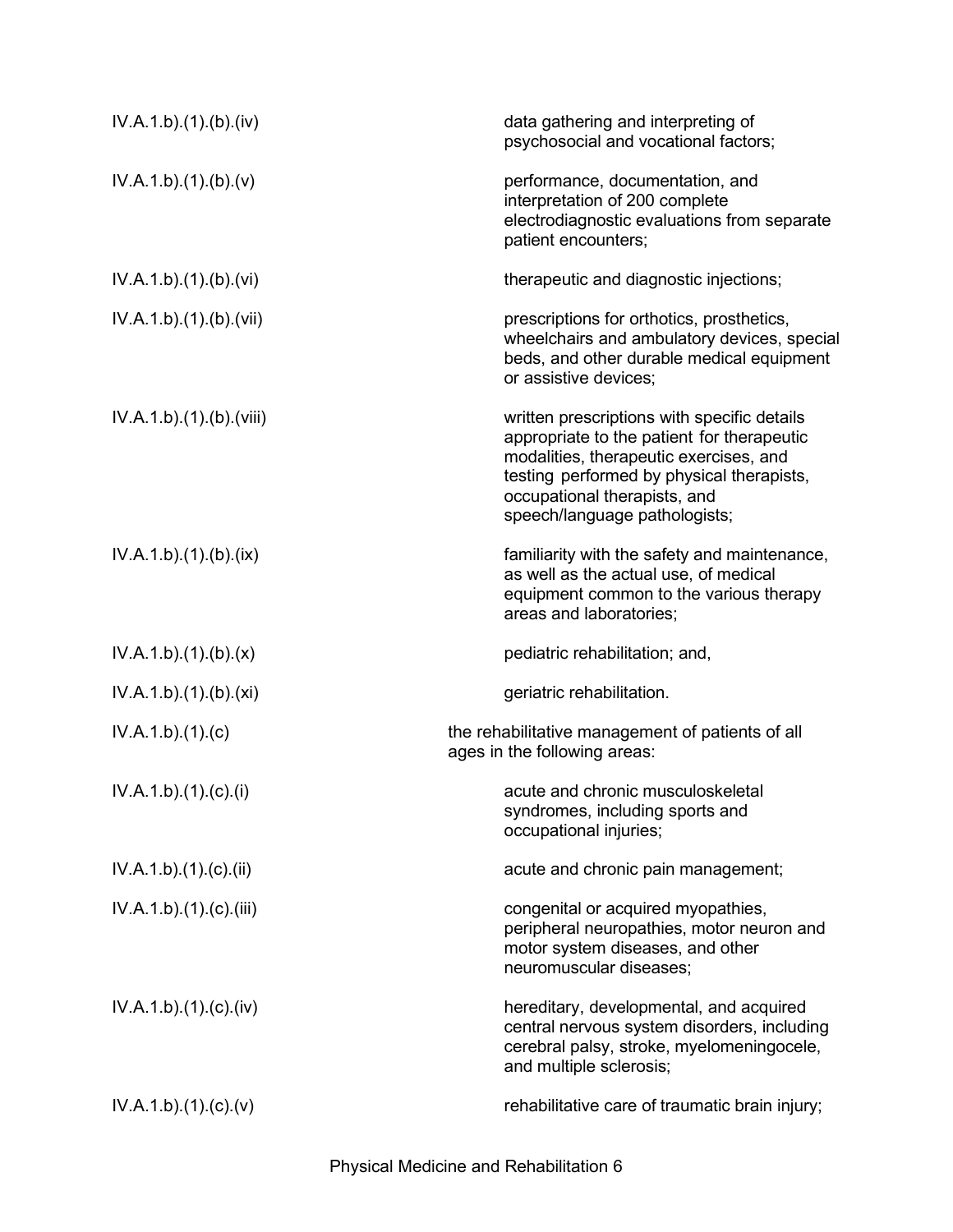| IV.A.1.b)(1)(c)(vi)       | rehabilitative care of spinal cord trauma and<br>diseases, including management of bladder<br>and bowel dysfunction and pressure ulcer<br>prevention and treatment;                                                                                                                |  |
|---------------------------|------------------------------------------------------------------------------------------------------------------------------------------------------------------------------------------------------------------------------------------------------------------------------------|--|
| IV.A.1.b)(1)(c)(vii)      | rehabilitative care of amputations for both<br>congenital and acquired conditions;                                                                                                                                                                                                 |  |
| IV.A.1.b)(1)(c)(viii)     | sexual dysfunction common to the physically<br>impaired;                                                                                                                                                                                                                           |  |
| IV.A.1.b)(1)(c)(ix)       | post-fracture care and rehabilitation of post-<br>operative joint arthroplasty;                                                                                                                                                                                                    |  |
| IV.A.1.b)(1)(c)(x)        | evaluation and application of cardiac and<br>pulmonary rehabilitation as related to<br>physiatric responsibilities;                                                                                                                                                                |  |
| IV.A.1.b)(1)(c)(xi)       | pulmonary, cardiac, oncologic, infectious,<br>immunosuppressive, and other common<br>medical conditions seen in patients with<br>physical disabilities;                                                                                                                            |  |
| IV.A.1.b)(1)(c)(xii)      | diseases, impairments and functional<br>limitations seen in the geriatric population;                                                                                                                                                                                              |  |
| IV.A.1.b)(1)(c)(xiii)     | rheumatologic disorders treated by the<br>physiatrist;                                                                                                                                                                                                                             |  |
| IV.A.1.b)(1)(c)(xiv)      | medical conditioning, reconditioning, and<br>fitness; and,                                                                                                                                                                                                                         |  |
| IV.A.1.b)(1)(c)(xv)       | tissue disorders, such as ulcers and wound<br>care.                                                                                                                                                                                                                                |  |
| IV.A.1.c)                 | <b>Medical Knowledge</b>                                                                                                                                                                                                                                                           |  |
| $IV.A.1.c.$ (1)           | Residents must demonstrate knowledge of established<br>and evolving biomedical clinical, epidemiological, and<br>social-behavioral sciences, as well as the application of<br>this knowledge to patient care. Residents must<br>demonstrate knowledge of:                          |  |
| $IV.A.1.c$ . $(1).$ $(a)$ | the diagnosis, pathogenesis, treatment, prevention,<br>and rehabilitation of those neuromusculoskeletal,<br>neurobehavioral, cardiovascular, pulmonary, and<br>other system disorders common to physical<br>medicine and rehabilitation in patients of both sexes<br>and all ages; |  |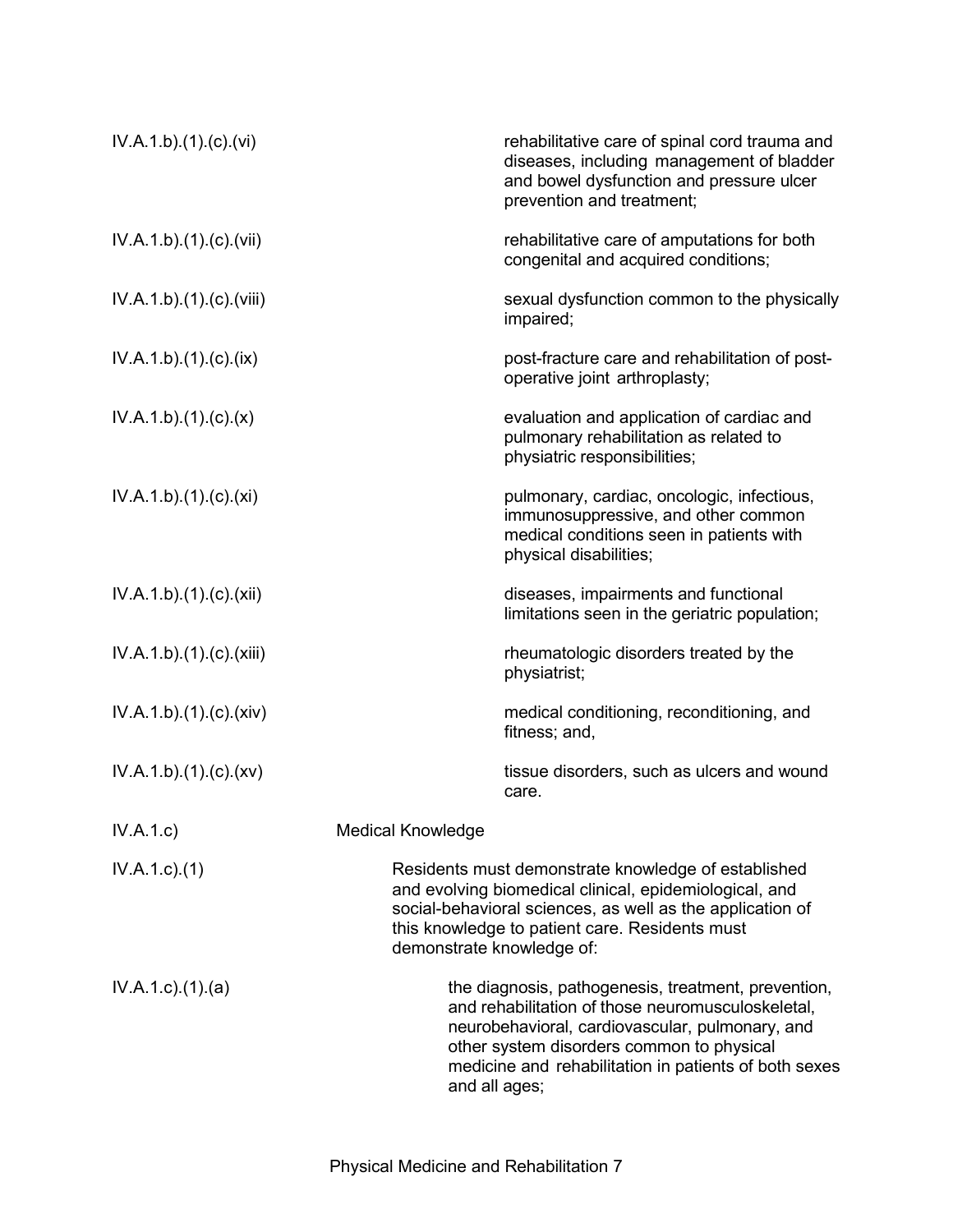| $IV.A.1.c$ . $(1).$ (b)   | the principles of bioethics as applied to medical<br>care, and specifically to decision-making involving<br>ethical issues that arise in the diagnosis and<br>management of their patients;                                                                                                                                                                                                      |
|---------------------------|--------------------------------------------------------------------------------------------------------------------------------------------------------------------------------------------------------------------------------------------------------------------------------------------------------------------------------------------------------------------------------------------------|
| $IV.A.1.c$ ). $(1).$ (c)  | basic sciences relevant to physical medicine and<br>rehabilitation, specifically anatomy, physiology,<br>pathology and pathophysiology of the<br>neuromusculoskeletal, cardiovascular, and<br>pulmonary systems; kinesiology and biomechanics;<br>functional anatomy; electrodiagnostic medicine;<br>fundamental research design and methodologies;<br>and instrumentation related to the field; |
| $IV.A.1.c$ . $(1).$ $(d)$ | orthotics and prosthetics, including fitting and<br>manufacturing, through instruction and<br>arrangements made with appropriate orthotic-<br>prosthetic facilities; and,                                                                                                                                                                                                                        |
| IV.A.1.c.1(1).(e)         | the principles of pharmacology as they relate to the<br>indications for and complications of drugs utilized in<br>physical medicine and rehabilitation.                                                                                                                                                                                                                                          |
| IV.A.1.d)                 | Practice-based Learning and Improvement                                                                                                                                                                                                                                                                                                                                                          |
| IV.A.1.d.(1)              | Residents must demonstrate the ability to investigate and<br>evaluate their care of patients, to appraise and assimilate<br>scientific evidence, and to continuously improve patient<br>care based on constant self-evaluation and lifelong<br>learning. Residents are expected to develop skills and<br>habits to be able to meet the following goals:                                          |
| IV.A.1.d)(1)(a)           | identify and perform appropriate learning activities;                                                                                                                                                                                                                                                                                                                                            |
| IV.A.1.d)(1)(b)           | identify strengths, deficiencies, and limits in one's                                                                                                                                                                                                                                                                                                                                            |
|                           | knowledge and expertise;                                                                                                                                                                                                                                                                                                                                                                         |
| IV.A.1.d)(1)(c)           | incorporate formative evaluation feedback into daily<br>practice;                                                                                                                                                                                                                                                                                                                                |
| IV.A.1.d)(1)(d)           | locate, appraise, and assimilate evidence from<br>scientific studies related to their patients' health<br>problems;                                                                                                                                                                                                                                                                              |
| IV.A.1.d.(1).(e)          | participate in the education of patients, patients'<br>families, students, other residents, and other health<br>professionals;                                                                                                                                                                                                                                                                   |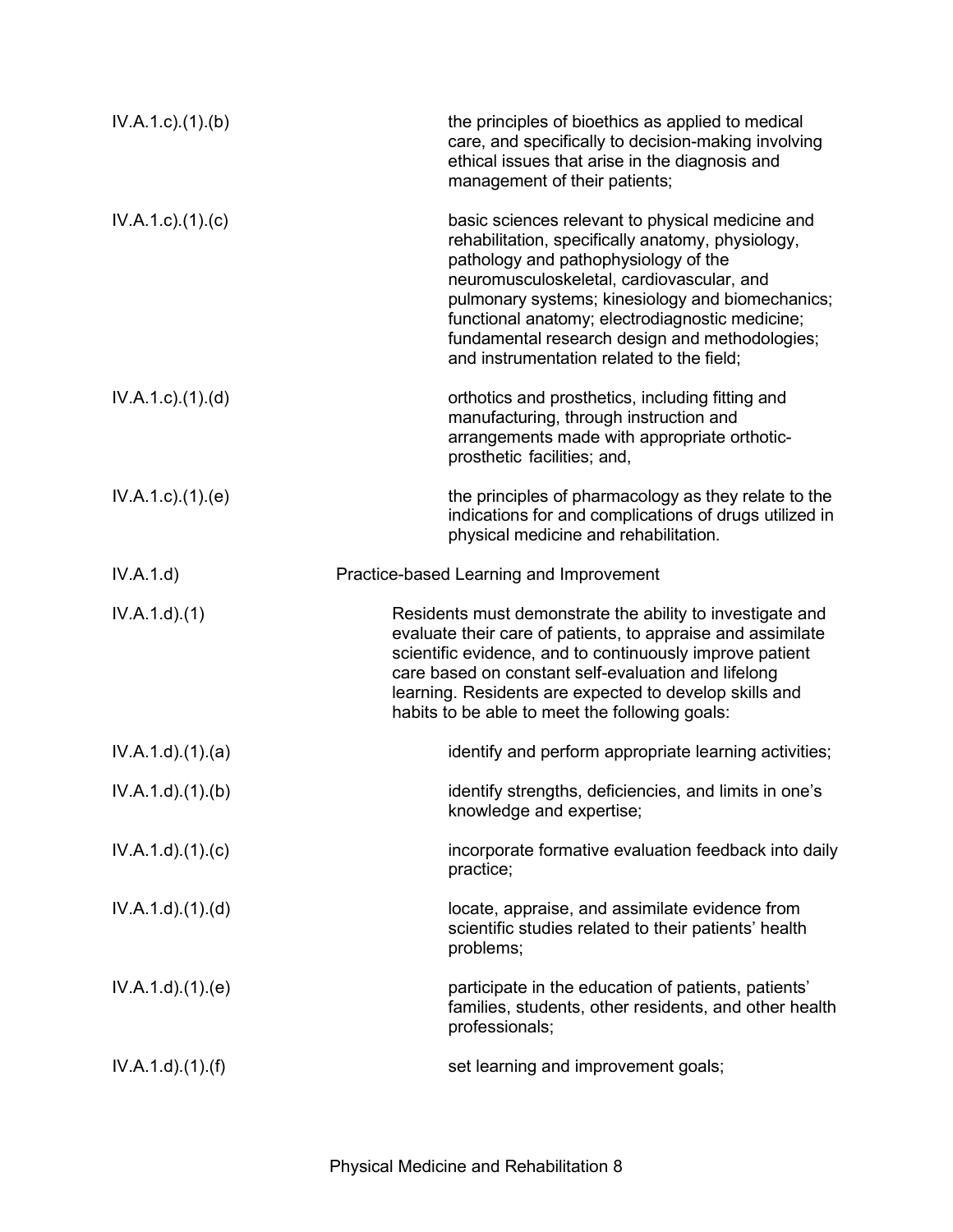| IV.A.1.d.(1). <sub>(g)</sub> | systematically analyze practice using quality<br>improvement methods, and implement changes<br>with the goal of practice improvement; and,                                                                                                             |
|------------------------------|--------------------------------------------------------------------------------------------------------------------------------------------------------------------------------------------------------------------------------------------------------|
| $IV.A.1.d$ . $(1).(h)$       | use information technology to optimize learning.                                                                                                                                                                                                       |
| IV.A.1.e)                    | Interpersonal and Communication Skills                                                                                                                                                                                                                 |
| IV.A.1.e. (1)                | Residents must demonstrate interpersonal and<br>communication skills that result in the effective exchange<br>of information and collaboration with patients, their<br>families, and health professionals. Residents must:                             |
| IV.A.1.e. (1). (a)           | communicate effectively with patients, patients'<br>families, and the public, as appropriate, across a<br>broad range of socioeconomic and cultural<br>backgrounds;                                                                                    |
| IV.A.1.e. (1)(b)             | communicate effectively with physicians, other<br>health professionals, and health-related agencies;                                                                                                                                                   |
| IV.A.1.e. (1). (c)           | work effectively as a member or leader of a health<br>care team or other professional group;                                                                                                                                                           |
| IV.A.1.e. (1). (d)           | act in a consultative role to other physicians and<br>health professionals;                                                                                                                                                                            |
| IV.A.1.e. (1). (e)           | maintain comprehensive, timely, and legible<br>medical records, if applicable; and,                                                                                                                                                                    |
| IV.A.1.e. (1). (f)           | develop the necessary written and verbal<br>communication skills essential to the efficient<br>practice of physiatry.                                                                                                                                  |
| IV.A.1.f)                    | <b>Systems-based Practice</b>                                                                                                                                                                                                                          |
| IV.A.1.f)(1)                 | Residents must demonstrate an awareness of and<br>responsiveness to the larger context and system of health<br>care, as well as the ability to call effectively on other<br>resources in the system to provide optimal health care.<br>Residents must: |
| IV.A.1.f)(1)(a)              | work effectively in various health care delivery<br>settings and systems relevant to their clinical<br>specialty;                                                                                                                                      |
| IV.A.1.f)(1)(b)              | coordinate patient care within the health care<br>system relevant to their clinical specialty;                                                                                                                                                         |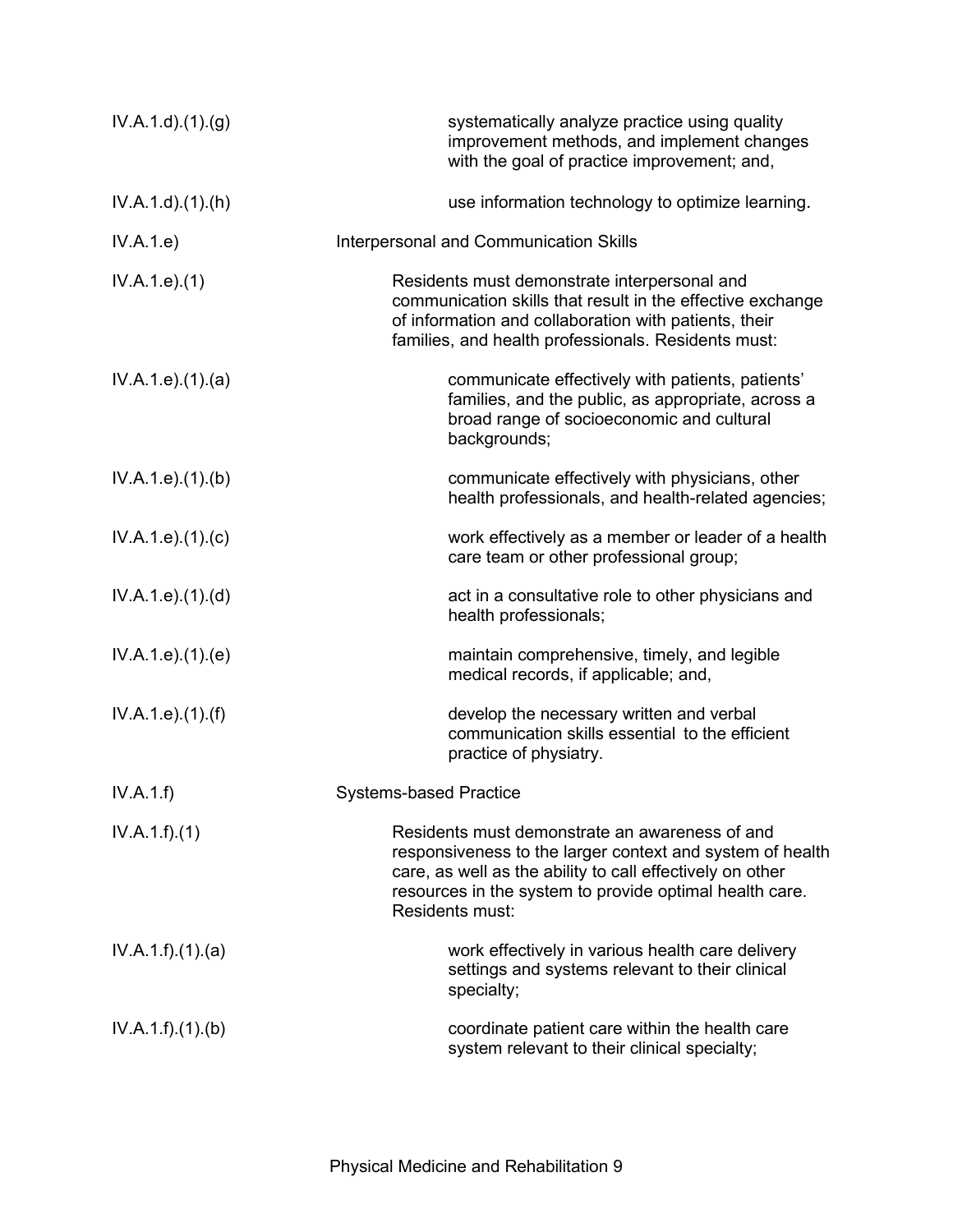| IV.A.1.f)(1)(c)         |                                                   | incorporate considerations of cost awareness and<br>risk-benefit analysis in patient and/or population-<br>based care as appropriate;                                                                                                                                    |
|-------------------------|---------------------------------------------------|--------------------------------------------------------------------------------------------------------------------------------------------------------------------------------------------------------------------------------------------------------------------------|
| IV.A.1.f)(1)(d)         |                                                   | advocate for quality patient care and optimal patient<br>care systems;                                                                                                                                                                                                   |
| IV.A.1.f)(1)(e)         |                                                   | work in interprofessional teams to enhance patient<br>safety and improve patient care quality;                                                                                                                                                                           |
| IV.A.1.f).(1).(f)       |                                                   | participate in identifying system errors and<br>implementing potential systems solutions;                                                                                                                                                                                |
| IV.A.1.f)(1)(g)         |                                                   | effectively and efficiently coordinate an<br>interdisciplinary team of allied rehabilitation<br>professionals for the maximum benefit of the patient<br>through:                                                                                                         |
| IV.A.1.f).(1).(g).(i)   |                                                   | an understanding of each allied health<br>professional's role;                                                                                                                                                                                                           |
| IV.A.1.f)(1)(g)(ii)     |                                                   | the ability to write adequately detailed<br>prescriptions based on functional goals for<br>physiatric management; and,                                                                                                                                                   |
| IV.A.1.f).(1).(g).(iii) |                                                   | the development of management and<br>leadership skills.                                                                                                                                                                                                                  |
| IV.A.1.f)(1)(h)         |                                                   | demonstrate full understanding of the types of<br>patients served, referral patterns, and services<br>available in the continuum of rehabilitation care in<br>community rehabilitation facilities.                                                                       |
| IV.B.                   | <b>Regularly Scheduled Educational Activities</b> |                                                                                                                                                                                                                                                                          |
| IV.B.1.                 |                                                   | If it includes an integrated PGY-1, the educational program must contain<br>regularly scheduled didactic sessions that enhance and correspond to the<br>residents' fundamental clinical skills education.                                                                |
| IV.B.2.                 |                                                   | Residents must have access to an anatomy laboratory for dissection, or an<br>equivalently-structured program in anatomy during the program.                                                                                                                              |
| IV.B.3.                 | Didactics must include:                           |                                                                                                                                                                                                                                                                          |
| IV.B.3.a)               |                                                   | instruction in basic sciences relevant to physical medicine and<br>rehabilitation, such as anatomy, pathology, pathophysiology, and<br>physiology of the neuromusculoskeletal systems; biomechanics;<br>electrodiagnostic medicine; functional anatomy; and kinesiology; |
| IV.B.3.b)               | effective teaching methods;                       |                                                                                                                                                                                                                                                                          |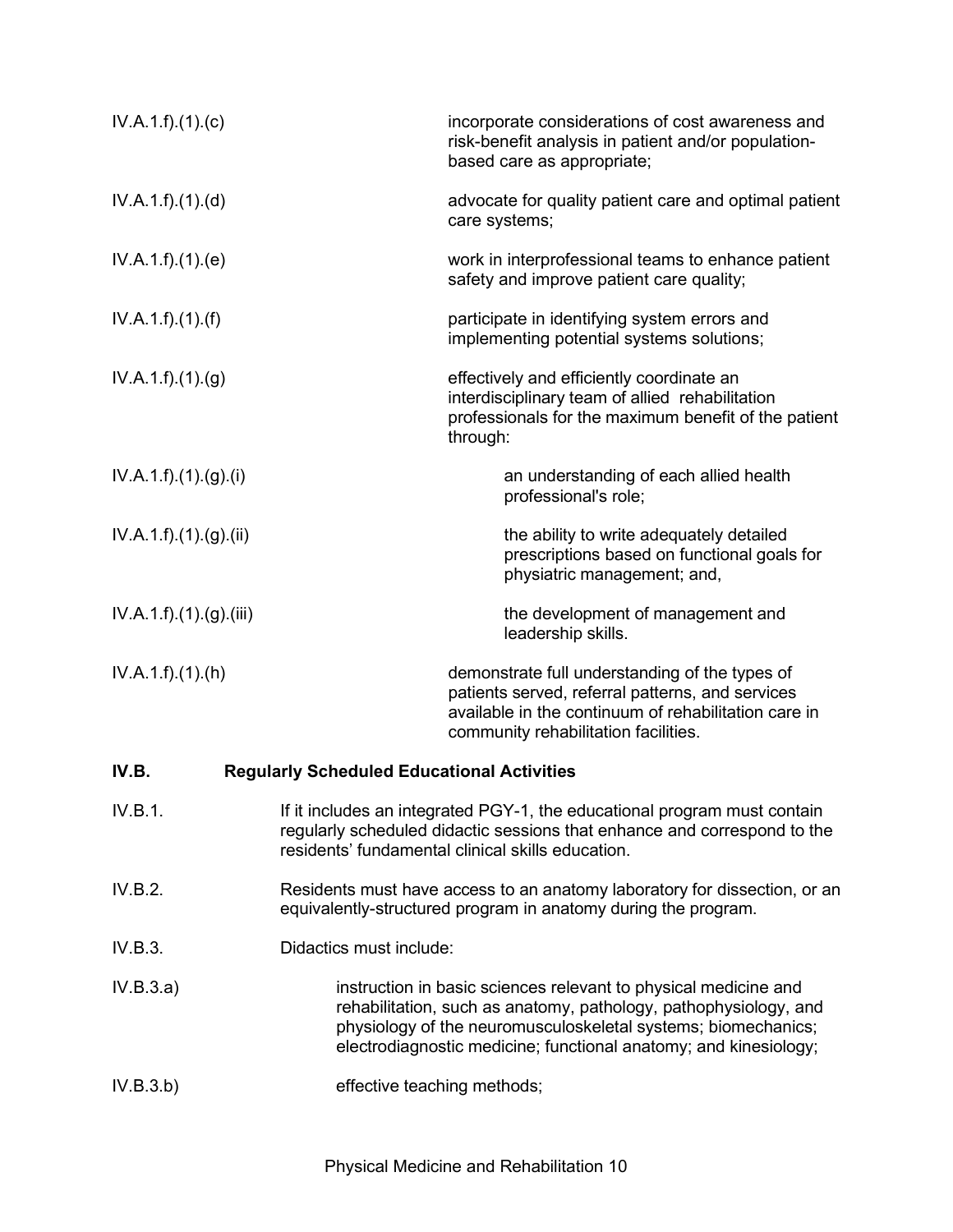| IV.B.3.c     | medical administration, including risk management and cost-<br>effectiveness; and,                                                                                                                                                                                                            |
|--------------|-----------------------------------------------------------------------------------------------------------------------------------------------------------------------------------------------------------------------------------------------------------------------------------------------|
| IV.B.3.d)    | use and interpretation of psychometric and vocational evaluations<br>and test instruments in the common practice of rehabilitation<br>medicine.                                                                                                                                               |
| IV.B.4.      | The program should provide educational experiences that bring together<br>all the program's residents at frequent and regular intervals.                                                                                                                                                      |
| IV.C.        | <b>Clinical Experiences</b>                                                                                                                                                                                                                                                                   |
| IV.C.1.      | If the program includes an integrated PGY-1, it must include a minimum of<br>11 months of direct patient care.                                                                                                                                                                                |
| IV.C.1.a)    | During the integrated PGY-1, each resident's experiences must<br>include responsibility for patient care commensurate with that<br>resident's ability.                                                                                                                                        |
| IV.C.1.a)(1) | Residents must have responsibility for decision-making<br>and direct patient care in all settings, subject to review and<br>approval by senior-level residents and/or attending<br>physicians, to include planning care and writing orders,<br>progress notes, and relevant records.          |
| IV.C.1.b)    | At a minimum, 28 weeks must be in rotations provided by a<br>discipline or disciplines that offer fundamental clinical skills in the<br>primary specialties, such as emergency medicine, family medicine,<br>general surgery, internal medicine, obstetrics and gynecology, or<br>pediatrics. |
| IV.C.1.b)(1) | Subspecialty experiences, with the exception of critical<br>care unit experiences, must not be used to meet<br>fundamental clinical skills curriculum requirements.                                                                                                                           |
| IV.C.1.b)(2) | Each experience must be at minimum a four-week<br>continuous block.                                                                                                                                                                                                                           |
| IV.C.1.c)    | At a minimum, residents must have 140 hours of experience in<br>ambulatory care provided in family medicine or primary care<br>internal medicine, general surgery, obstetrics and gynecology, or<br>pediatrics.                                                                               |
| IV.C.1.d)    | Residents must have a maximum of 20 weeks of elective<br>experiences.                                                                                                                                                                                                                         |
| IV.C.1.d.(1) | Elective rotations should be determined by the educational<br>needs of the individual resident.                                                                                                                                                                                               |
| IV.C.2.      | Residents must have a sufficient variety, depth, and number of clinical<br>experiences, including at least:                                                                                                                                                                                   |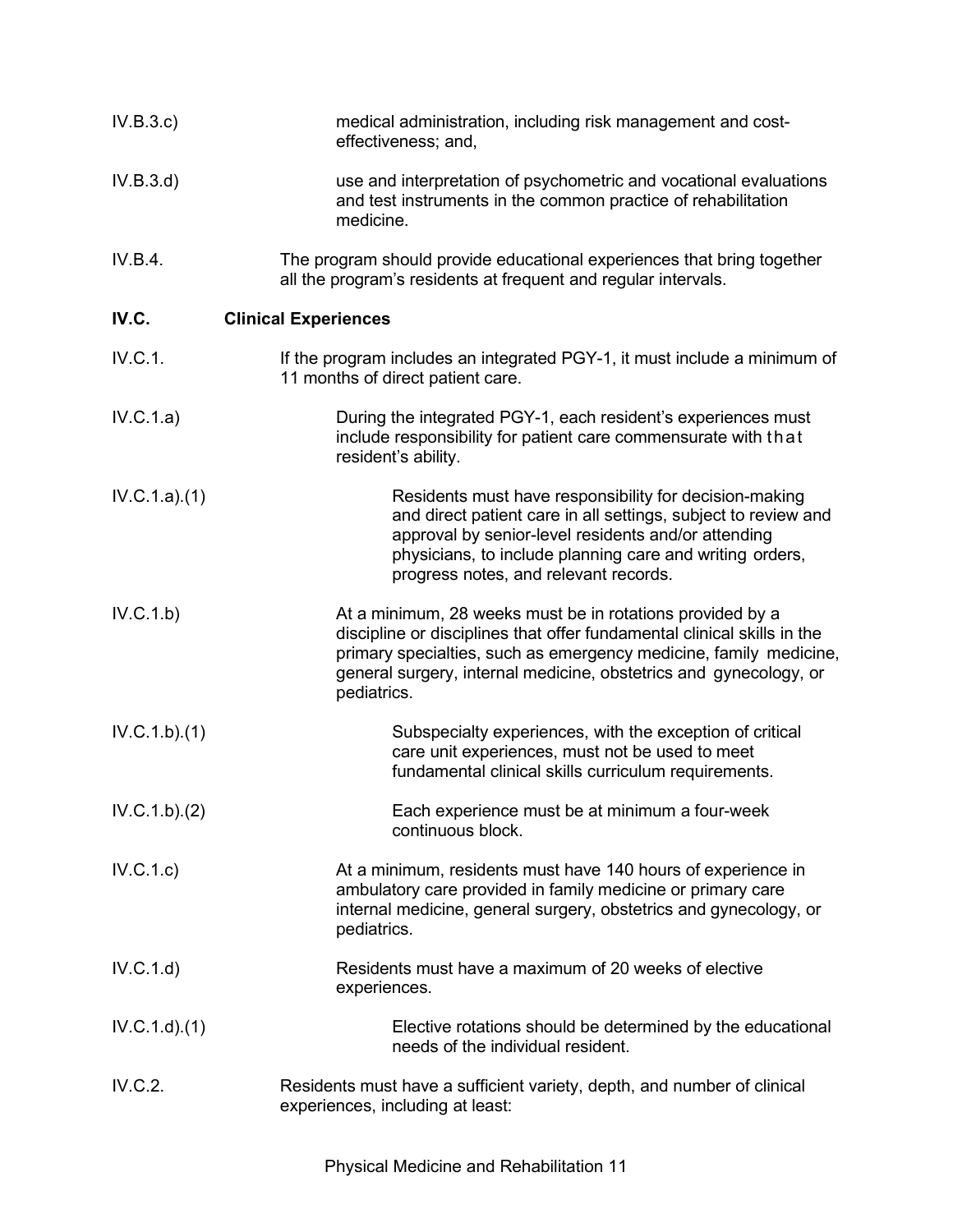| IV.C.2.a)    | 12 months of direct and complete responsibility for inpatient<br>management on the physical medicine and rehabilitation service;<br>and,                                                |
|--------------|-----------------------------------------------------------------------------------------------------------------------------------------------------------------------------------------|
| IV.C.2.b)    | 12 months in caring for outpatients.                                                                                                                                                    |
| IV.C.2.b)(1) | Outpatient experience must include significant experience<br>in the care of patients with musculoskeletal disorders,<br>excluding time spent in EMG training.                           |
| IV.C.3.      | Residents must have the opportunity to review pertinent laboratory and<br>imaging materials.                                                                                            |
| IV.C.4.      | Residents must have regular opportunities to observe and participate in<br>the various previously specified therapies, including the proper use and<br>function of equipment and tests. |
| IV.C.5.      | Residents must provide for the continuing care of patients with long-term<br>disabilities through appropriate follow-up care.                                                           |
| IV.D.        | <b>Scholarly Activity</b>                                                                                                                                                               |
| IV.D.1.      | <b>Resident Scholarly Activity</b>                                                                                                                                                      |
| IV.D.1.a)    | Residents must be involved in the critical appraisal of current<br>literature.                                                                                                          |
| IV.D.1.b)    | Residents should have the opportunity to participate in structured,<br>supervised, research training.                                                                                   |
| IV.D.1.c     | Residents should be encouraged to produce a peer-reviewed<br>publication or to engage in an in-depth scholarly activity during the<br>program.                                          |
| IV.D.2.      | <b>Faculty Scholarly Activity</b>                                                                                                                                                       |
|              | See International Foundational Requirements, Section IV.D.2                                                                                                                             |

# **V. Evaluation**

See International Foundational Requirements, Section V.

# **VI. The Learning and Working Environment**

## **VI.A. Principles**

See International Foundational Requirements, Section VI.A.